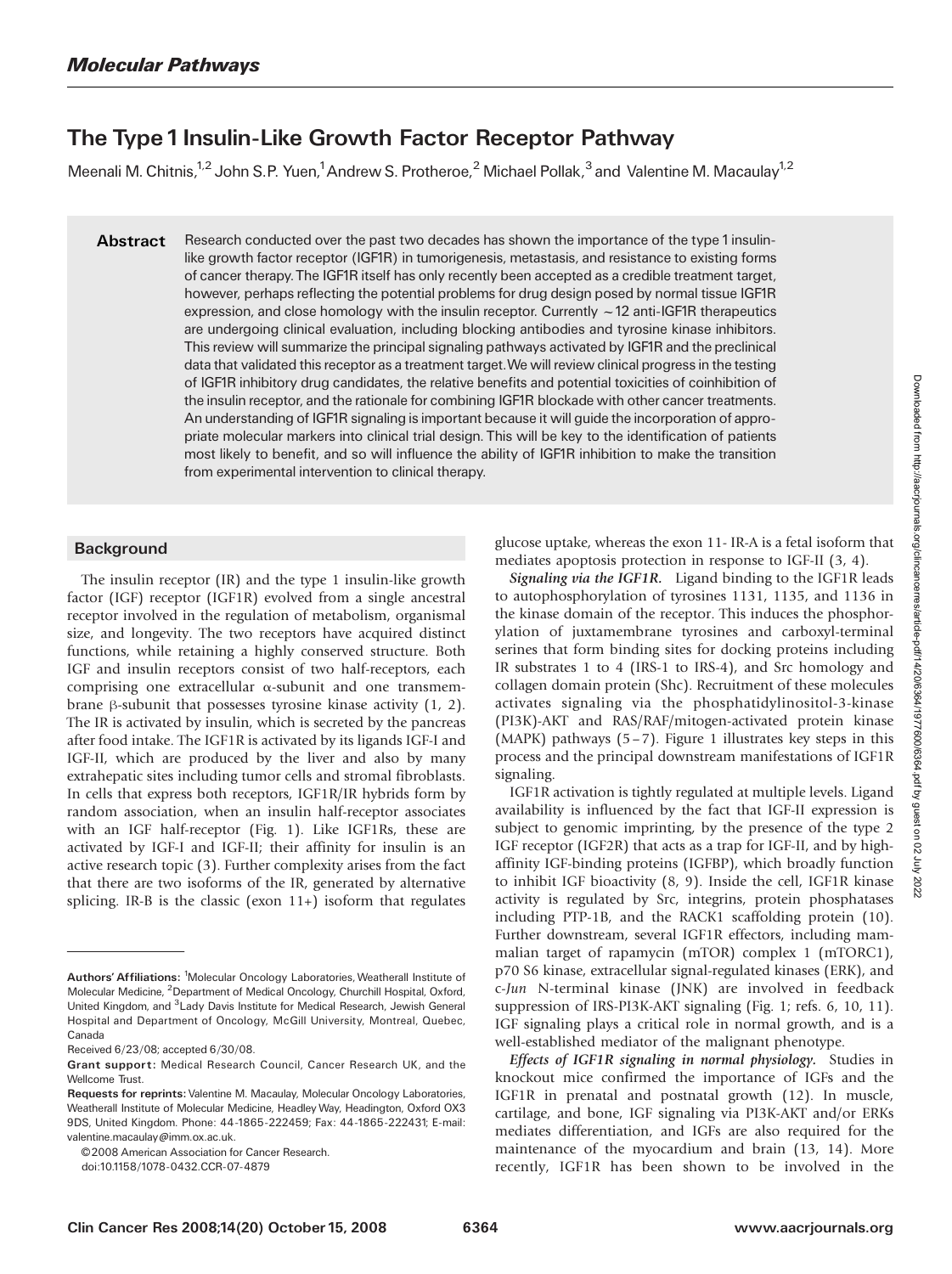

Fig. 1. Signaling downstream of the IGF1R. The figure shows the IGF1R, IR and hybrid receptors, and their principal effectors. Green arrows, activation; red lines/arrows, inhibition. IRS proteins are tyrosine-phosphorylated by the IGF1R, and recruit the regulatory (p85) and catalytic (p110) subunits of PI3K. PIP<sub>3</sub> production activates PDK-1, which phosphorylates AKTon threonine 308. Serine 473 of AKT is phosphorylated by the mTORC2 complex, activated by an unknown mechanism by the IGF1R. AKT promotes cell survival via multiple effectors (cream), which stabilize the mitochondrial membrane, inhibiting apoptosis, and induce the expression of prosurvival genes. AKTeffectors that regulate growth (green) include mTOR within the mTORC1 complex, which enhances the translation of proteins involved in proliferation. AKTalso blocks the expression and function of growth inhibitors, via inhibitory phosphorylation of FOXOs, p21, p27, Chk1, and GSK3. In a parallel pathway (orange), linked to the IGF1R by IRS or Shc proteins, sequential activation of RAS, RAF, and mitogen-activated protein kinase isoforms ERKs, p38, and JNK, results in the transcription of genes that drive proliferation. This pathway can also mediate differentiation, in the context of unopposed Shc binding to the IGF1R in cells lacking IRS-1. Negative regulation of PI3K-AKT (dotted red line) is accomplished by mTORC1, S6K, JNK, and ERKs, which induce IRS-1 serine phosphorylation and degradation. Right, IGF effectors that influence invasion and metastasis (brown). IGF1R activation disrupts  $\beta$ -catenin/E-cadherin complexes, disconnecting E-cadherin from the actin cytoskeleton and favoring cell detachment. IRS-1/ $\beta$ -catenin complexes relocate to the nucleus, driving expression of  $\beta$ -catenin target genes. Motility and migration are enhanced by cross-talk between the IGF1R, integrins, FAK, and the RACK1scaffolding protein, and by Rho-A activation, leading to actin reorganization and actin/myosin contractility. IGFs induce the expression of matrix metalloproteinases, required for invasion, and stimulate angiogenesis by activating endothelial nitric oxide synthase and inducing expression of hypoxia-inducible factor-1 $\alpha$ and vascular endothelial growth factor. Top left, pathways activated by the IR to promote glucose uptake (pink). Signaling via IRS-2 and AKT2 promotes GLUT4 translocation to the plasma membrane, and inhibits GSK3, leading to the activation of glycogen synthase. There is a degree of overlap in receptor functions: the IGF1R can induce glucose uptake in brain and skeletal muscle, and conversely, insulin can activate hybrid receptors to induce proliferation. Note that this diagram incorporates information from multiple studies, and is not intended to imply that each of these pathways operates in every cell.

regulation of life span. Paradoxically, given the importance of IGFs as survival factors at the cellular level, it is the attenuation of IGF signaling that confers longevity at the level of the whole organism,by relieving inhibition of the FOXO family of transcription factors. Key FOXO target genes have been identified in Caenorhabditis elegans, and, intriguingly, some of these FOXO targets are also involved in the suppression of tumorigenesis (15).

Aberrant expression of IGF axis components in cancer. Many tumors show altered expression of the IGF1R, its ligands (especially IGF-II) and/or the IGFBPs, and recent work indicates that tumors can also express the IR-A and hybrid receptors (3,16). Alterations in IGF axis components can occasionally be early, possibly initiating, events in tumorigenesis; examples include loss of imprinting for IGF-II expression, and inactivation of the antiproliferative IGF2R (17,18). Furthermore, individuals with high-normal circulating IGF-I levels are at an increased risk of later development of common solid tumors, possibly because IGFs favor the neoplastic progression of small lesions that would otherwise remain occult. Consistent with this, tumor growth in experimental models is influenced by circulating IGF levels (reviewed in ref. 9).

In many tumors, altered expression of the IGF1R follows an earlier molecular event, such as loss of function of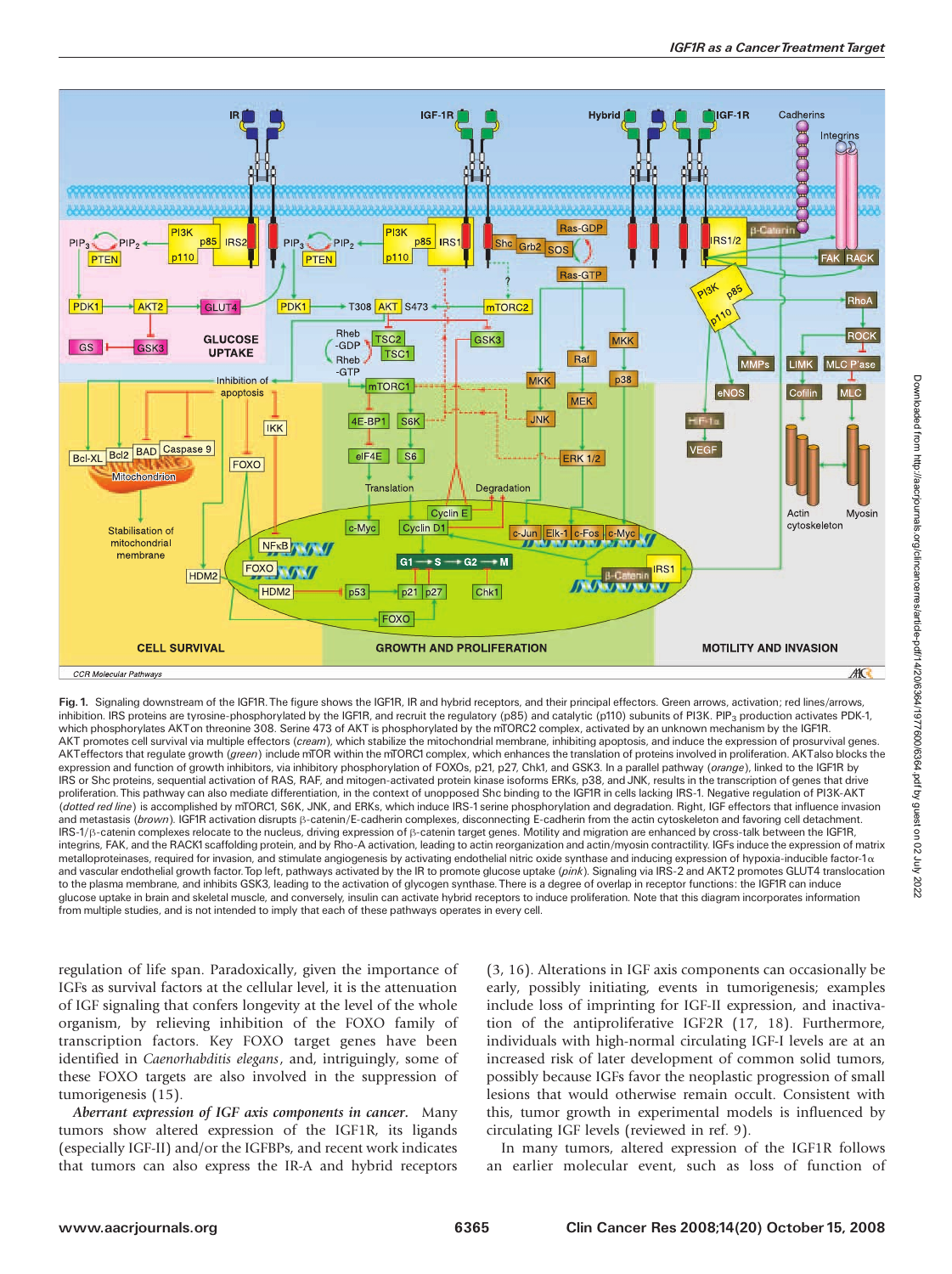## Table 1. IGF1R TKIs and antibodies

|                | Company/Institute                            | <b>Phase</b> | <b>Comments</b>                                                                                             |
|----------------|----------------------------------------------|--------------|-------------------------------------------------------------------------------------------------------------|
| Agent          |                                              |              |                                                                                                             |
| IGF1R TKIs     |                                              |              |                                                                                                             |
| A-928605       | Ahhott                                       | Preclinical  | Pyrazolopyrimidine TKI                                                                                      |
| BMS-536924     | <b>Bristol-Myers Squibb</b>                  | Preclinical  | ATP-competitive, equipotent inhibition of IGF1R and IR                                                      |
| BMS-554417     |                                              |              |                                                                                                             |
| INSM-18 (NDGA) | Insmed                                       | Phase I-II   | Dual inhibitor of the IGF-I and HER2 receptor kinases                                                       |
|                |                                              |              | Phase I data suggest modest PSA responses in patients<br>with nonmetastatic prostate cancer                 |
| PPP            | Karolinska Cancer<br>Institute and Biovitrum | Preclinical  | Inhibits phosphorylation of Y1136 in the kinase activation<br>loop. Does not inhibit IR                     |
|                |                                              |              | Preferentially inhibits PI3K-Akt pathway, blocks growth<br>of a range of tumors in vitro and in vivo        |
|                |                                              |              | Induces IGF1R down-regulation via involvement                                                               |
|                |                                              |              | of <b>ß-arrestin 1/MDM2</b>                                                                                 |
| NVP-ADW742     | Novartis Pharma                              | Preclinical  | ATP-competitive inhibitor, shows $\sim$ 15-fold selectivity for<br>IGF1R relative to IR in intact cells     |
|                |                                              |              | In SCLC, inhibits PI3K-AKT and induces synergy in<br>combination with chemotherapy                          |
| NVP-AEW541     | Novartis Pharma                              | Preclinical  | ATP-competitive inhibitor, shows $\sim$ 27-fold selectivity for<br>IGF1R relative to IR within intact cells |
|                |                                              |              | Inhibits Akt/mTOR pathway, enhances growth inhibition                                                       |
|                |                                              |              | of MM cells in combination with dexamethasone<br>and bortezomib                                             |
| OSI-906        | OSI Pharmaceuticals                          | Phase I      | Shows $\sim$ 10-fold selectivity for IGF1R relative to IR.                                                  |
|                |                                              |              | Synergistic antiproliferative effects in combination                                                        |
|                |                                              |              | with erlotinib in CRC cell lines via blockade of AKT and<br>ERK phosphorylation                             |
| <b>XL-228</b>  | Exelixis                                     | Phase I      | Inhibitor of IGF1R, BCR-ABL and Src                                                                         |
|                |                                              |              |                                                                                                             |

tumor suppressor genes, or gain of function mutations in  $p53$ (19, 20). It should be noted that the degree of IGF1R up-regulation is not of the same order of magnitude as that due to gene amplification, for example of Her2, and again unlike Her2, is not accompanied by constitutive receptor activation (21). Nonetheless, in some tumor types, IGF1R overexpression confers adverse prognosis, suggesting that it is biologically significant (22,23).

The IGF1R mediates key features of malignancy. The IGF1R is not unique in driving tumor cell proliferation. It is required, however, for cellular transformation by most oncogenes and mediates the combination of proliferation and survival signaling required for anchorage-independent growth. This property enables transformed cells to form macroscopic tumors, and to survive the process of detachment required for metastasis (5,24). Figure 1 shows additional properties of IGF signaling that influence the propensity for local and distant spread. Consistent with these functions, preclinical studies indicate that IGF1R overexpression induces tumor formation and metastasis (25,26).

## Validation of the IGF1R as a Target

Research conducted over the last 15 to 20 years has clarified the effects of inhibiting the expression or function of the IGF1R. In a wide variety of in vitro and in vivo models, interruption of IGF signaling has been shown to inhibit tumor growth, block metastasis, and enhance the effects of other forms of cancer treatment (reviewed in refs. 5, 27, 28). Notably, the efficacy of IGF1R targeting in preclinical models of Ewing's sarcoma has been predictive of clinical activity (29). Ironically, many of the strategies that served to validate the target are approaches that themselves have little prospect of clinical application. Examples include the use of antisense or small interfering RNA to downregulate the IGF1R, expression of growth-inhibitory IGFBPs or the IGF2R, and construction of dominant negative IGF1Rs (30 –34). Some of these experimental models were specifically designed to be IGF-responsive (33,35). As outlined previously, however, changes in the expression of IGF axis components are rarely the initiating events in tumorigenesis, and many common solid tumors are characterized by multiple genetic changes (19,36). A particular concern is the presence of activating mutations downstream of the IGF1R, which could negate the inhibitory effects of IGF1R blockade. Indeed, in colorectal cancer, activation of K-RAS and/or B-RAF confers resistance to epidermal growth factor receptor (EGFR) antibodies (37). Inhibition of IGF signaling, however, seems capable of blocking the growth and survival of tumor cells in which the PI3K-AKT or ERK pathways are activated by loss of functional PTEN or RAS-RAF activation, respectively (31, 38, 39). These findings may reflect the ability of IGF1R targeting to inhibit multiple survival pathways, and provide encouragement for clinical development of this strategy, given the frequency of PTEN, RAS, and RAF mutations in human tumors (36).

The IGF1R as a mediator of resistance to therapy. IGF1R activation is known to protect tumor cells against apoptosis induced by cytotoxic drugs, and may also influence the repair of DNA damage (40,41). There is considerable preclinical data to support the view that IGF1R inhibition can modify sensitivity to chemotherapy (reviewed in refs. 27,28) and biological therapies. For example, IGF-induced PI3K-AKT activation mediates resistance to EGFR blockade in glioblastoma (42). Conversely, in ovarian cancer, activated EGFR or HER2 mediate resistance to IGF1R targeting (43). Consistent with these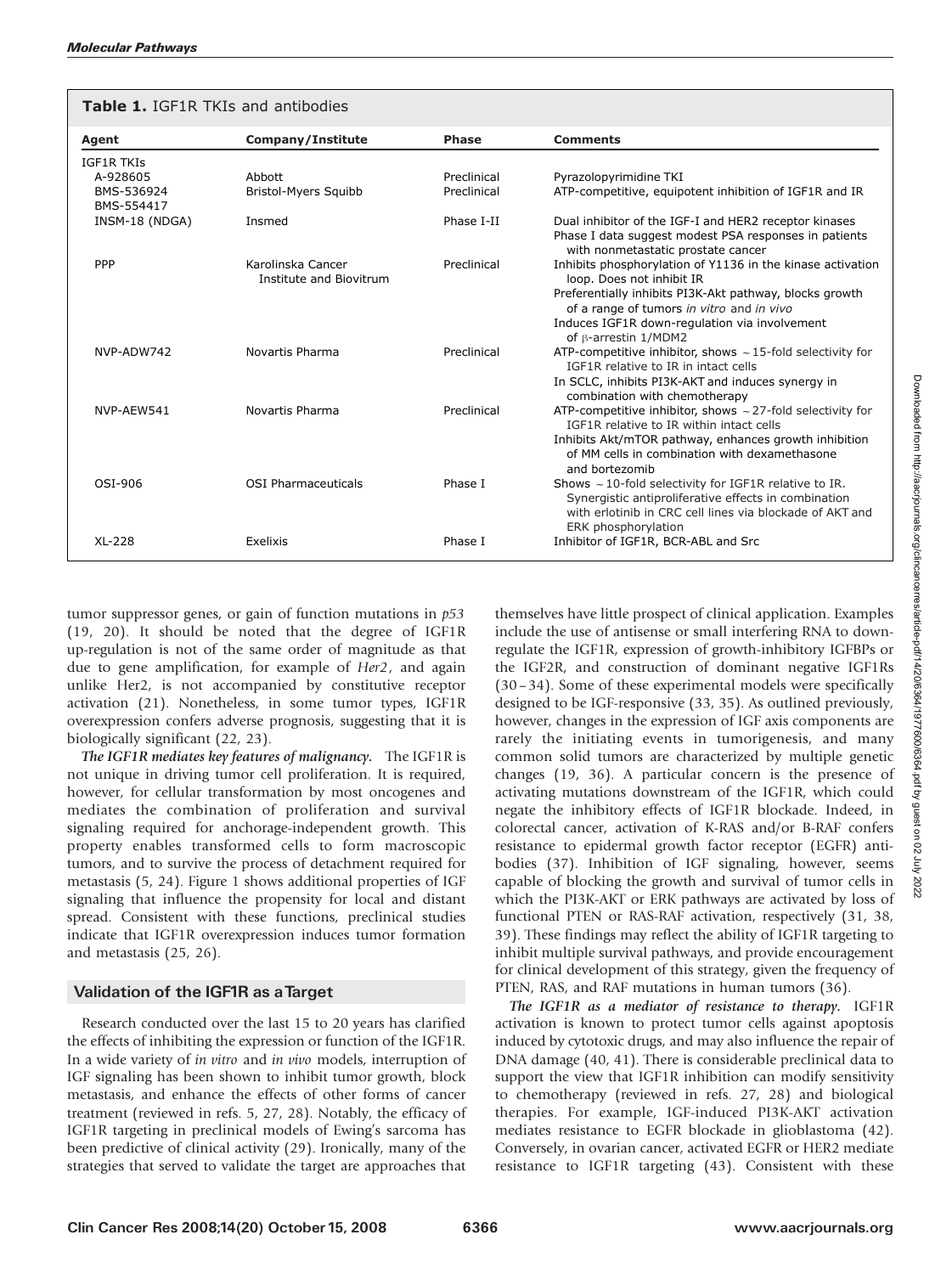# Table 1. IGF1R TKIs and antibodies (Cont'd)

| Agent                 | Company/Institute     | <b>Phase</b> | <b>Comments</b>                                                                                                                                                                                                                                                                                                                                                                                                                                                    |
|-----------------------|-----------------------|--------------|--------------------------------------------------------------------------------------------------------------------------------------------------------------------------------------------------------------------------------------------------------------------------------------------------------------------------------------------------------------------------------------------------------------------------------------------------------------------|
| IGF1R antibodies      |                       |              |                                                                                                                                                                                                                                                                                                                                                                                                                                                                    |
| AVE1642               | Sanofi-Aventis        | Phase I-II   | Humanized version of murine EM164 $IqG_1$ antibody.<br>Phase I single agent in MM, with docetaxel in solid tumors,<br>well-tolerated, no DLT. Planned combination with<br>bortezomib in MM                                                                                                                                                                                                                                                                         |
| SCH-717454<br>(19D12) | Schering-Plough       | Phase I-II   | Fully human monoclonal antibody                                                                                                                                                                                                                                                                                                                                                                                                                                    |
|                       |                       |              | Activity against IGF1R/IR hybrid receptors via interaction<br>with the IGF1R component                                                                                                                                                                                                                                                                                                                                                                             |
| CP-751,871            | Pfizer                | Phase I-III  | Fully human IgG <sub>2</sub> . Phase I: mild hyperglycemia,<br>no DLT, MTD not achieved. At 20 mg/kg, 10 of 15 patients<br>had SD. Phase II in adrenocortical carcinoma, sarcoma:<br>SD in 60% patients. Phase II in NSCLC: RR 51% to<br>CP-751,871 with TC vs. 36% on TC alone.<br>Objective responses to TC with antibody in 72%<br>of squamous tumors, including "striking" responses in<br>bulky disease, and some PR/SD on CP-751,871 after<br>PD on TC alone |
| IMC-A12               | ImClone Systems, Inc. | Phase I-II   | Recombinant human monoclonal IgG <sub>1</sub> antibody, binds IGF1R<br>and IGF1R/IR hybrid receptors but not IR alone. Stable<br>disease in 46% of patients with solid tumors in phase I                                                                                                                                                                                                                                                                           |
| BIIB022               | Biogen Idec           | Phase I-II   | Fully human nonglycosylated version of IgG4.P antibody<br>lacking Fc-effector function                                                                                                                                                                                                                                                                                                                                                                             |
| MK-0646               | Merck                 | Phase I-III  | Humanized monoclonal IgG <sub>1</sub> . Phase I toxicity hyperglycemia<br>and thrombocytopenia. Current studies: phase II<br>in neuroendocrine tumors and NSCLC; phase II/III<br>in metastatic CRC with cetuximab and irinotecan                                                                                                                                                                                                                                   |
| R1507                 | Roche                 | Phase I-II   | Human monoclonal IqG <sub>1</sub> antibody. Phase I showed PR<br>in four of eight patients with sarcoma                                                                                                                                                                                                                                                                                                                                                            |
| <b>AMG 479</b>        | Amgen                 | Phase I-II   | Fully human monoclonal IgG <sub>1</sub> antibody. Phase I activity: CR<br>in Ewing's, PR in neuroendocrine tumor. Phase IB with<br>panitumumab or gemcitabine: one DLT (hyperglycemia)                                                                                                                                                                                                                                                                             |

NOTE: A summary of IGF1R small molecule inhibitors and antibodies currently in preclinical and early clinical development. Data from (refs. 27, 57, 58); A. Tolcher (personal communication), and the NIH's ClinicalTrials.gov (http://www.clinicaltrials.gov/) and ClinicalTrials-Feeds.org (http://www.clinicaltrialsfeeds.org/) web sites.

Abbreviations: PSA, prostate-specific antigen; SCLC, small cell lung cancer; NSCLC, non – small cell lung cancer; CRC, colorectal cancer; MM, multiple myeloma; DLT, dose-limiting toxicity; MTD, maximum tolerated dose; TC, taxol/carboplatin; RR, response rate; CR, complete response; PR, partial response; SD, stable disease; PD, progressive disease.

findings, dual inhibition of the IGF1R and EGFR or HER2 is more effective than single receptor blockade at inhibiting the growth of EGFR-overexpressing or HER2-overexpressing tumors in vitro and in vivo  $(43-45)$ . Similarly, mTOR inhibitors can activate PI3K-AKT via loss of negative feedback on IRS-1 (see Fig. 1), and this effect can be suppressed by  $IGF1R$ blockade (11). There is also evidence that IGF1R inhibition can prolong the response to endocrine therapy in a murine model of prostate cancer (39).

The role of insulin and the IR in tumor biology. Cancers are now known to express IRs, particularly the fetal variant IR-A that mediates proliferation and apoptosis protection in response to IGF-II (3). It is plausible that IR-A and hybrid receptors may also be activated by high levels of insulin, as occur in patients with the "metabolic syndrome", characterized by obesity, type 2 diabetes, and insulin resistance (46). Indeed obesity and insulin resistance are linked to the risk of developing cancers of the esophagus, colon, kidney, and endometrium, and with adverse prognosis in prostate and breast cancer  $(9, 47)$ . Also consistent with this concept, dietinduced hyperinsulinemia accelerates the growth of prostate cancer xenografts (48), and an antibody that neutralizes both the IGF1R and hybrid receptors shows more potent antitumor activity than antibodies targeting only the IGF1R or receptor hybrids (49).

# Clinical-Translational Advances

IGF1R targeting was first shown to inhibit tumor growth 20 years ago (50). Clinical testing of IGF1R inhibitors began only recently, however, following the precedents provided by targeting EGFR family members. To date, two approaches have progressed to clinical evaluation: small molecule tyrosine kinase inhibitors (TKI) and anti – IGF1R antibodies. The properties of individual agents were discussed in a recent review (27), and are summarized in Table 1.

Sequence homology between the IGF1R and IR has posed problems for the design of IGF1R TKIs  $(1, 51)$ , which range from the unselective or partially selective competitors of ATPbinding, to the more selective inhibitors of substrate binding or activation loop phosphorylation (Table 1). Unlike IGF1R TKIs, anti – IGF1R antibody drug candidates do not bind to IRs; they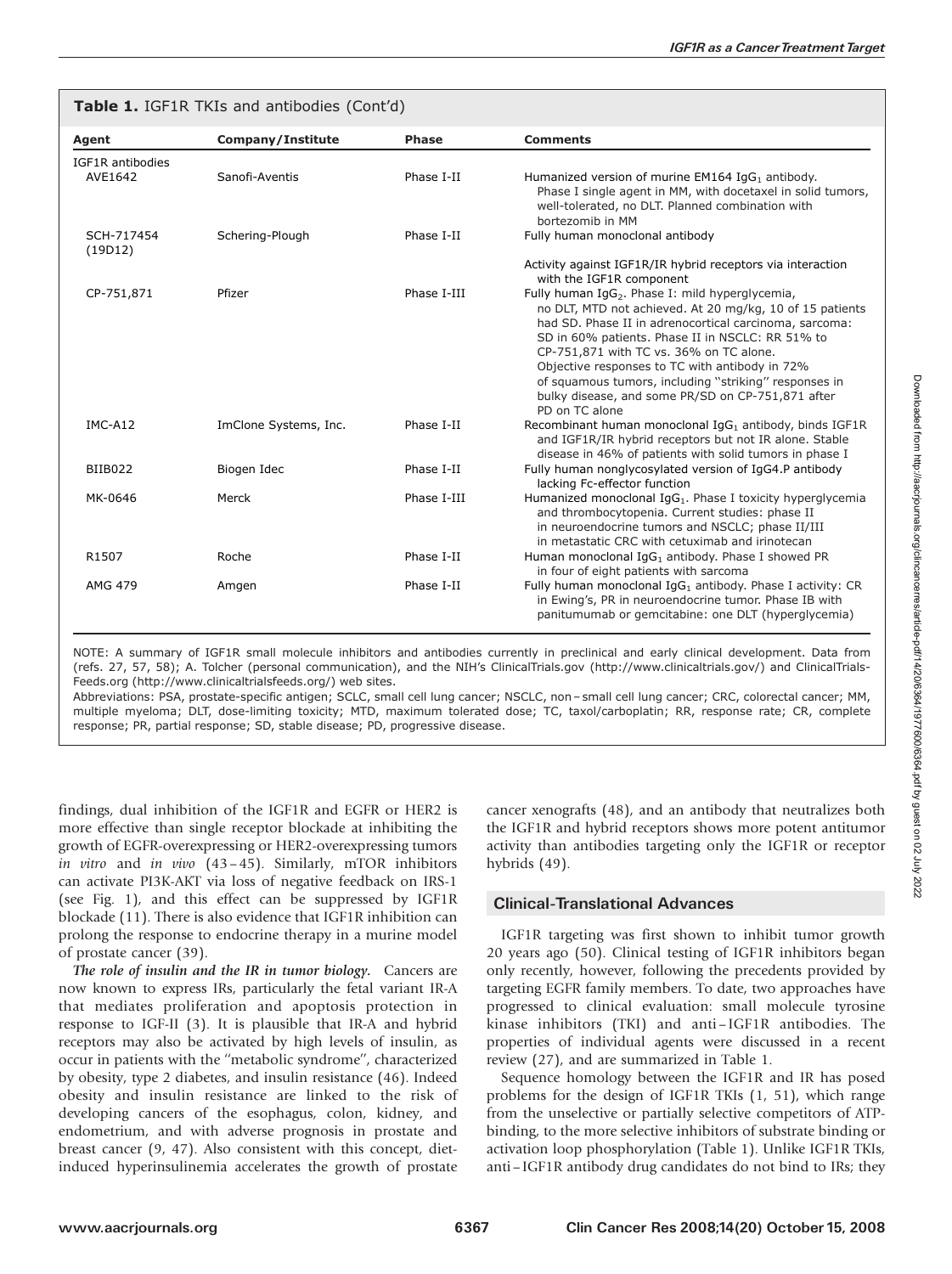block ligand binding to IGF1Rs and hybrid receptors, and induce IGF1R down-regulation. Most are  $IgG<sub>1</sub>$  antibodies, humanized or fully human to reduce immunogenicity. Therapeutic antibodies of the IgG<sub>1</sub> or IgG<sub>3</sub> class can induce Fc-mediated antibody-directed cellular cytotoxicity, which, as in the case of trastuzumab, may contribute to efficacy  $(52)$ . However, IGF1R-directed antibody-directed cellular cytotoxicity could also enhance toxicity to normal IGF1R-bearing tissues. Pfizer and Biogen Idec have generated  $\text{IgG}_2$  and nonglycosylated IgG4 antibodies, respectively (Table 1); ongoing clinical studies may clarify whether these agents have significantly different properties from anti–IGF1R antibodies of the  $\lg G_1$ class. As with any treatment, the variables that will influence the success of this new approach are toxicity, efficacy, and the ability to identify factors that correlate with response.

Toxicity of IGF1R inhibition. The potential for toxicity arises from the expression of IGF1Rs in normal tissues, and homology between the IGF1R and the IR. Long-term IGF1R blockade during childhood and adolescence may cause growth retardation, and at any age, may influence the function of IGF-dependent tissues including the myocardium and brain (13,14). The possibility of central nervous system toxicity deserves particular attention during treatment with IGF1R TKIs because other molecules in this class have been shown to penetrate the blood-brain barrier in the context of central nervous system malignancy (53).

IGF1R-inhibitory drugs are predicted to influence glucose tolerance, in the case of IGF1R TKIs, by direct inhibition of the IR kinase (35). IGF1R-specific antibodies can induce IR downregulation via endocytosis of hybrid receptors or IRs within IGF1R-containing lipid rafts (54). Both IGF1R antibodies and TKIs may result in loss of the hypoglycemic effects of IGF-I, and blockade of pituitary IGF1Rs may induce a compensatory increase in circulating growth hormone, which could contribute to insulin resistance (55).

Notwithstanding these theoretical concerns, there have been few major toxicities during early phase trials of anti – IGF1R antibodies, used alone or in combination. Hyperglycemia has been generally mild and reversible, even in patients also treated with dexamethasone or rapamycin, which can impair glucose tolerance (56– 59). Clinical studies may soon show whether TKI drug candidates from OSI Pharmaceuticals and Bristol-Myers Squibb interfere with IR signaling when used clinically; whereas IR-B inhibition might be expected to be associated with toxicity, it may be advantageous for clinical efficacy to block both the IGF1R and the IR-A (3).

Efficacy of IGF1R-blocking drugs. The critical issues for clinical utility include the ability of candidate IGF1R inhibitors to block IGF1R in the clinical setting, and the resultant effects on tumor growth and sensitivity to other cancer therapeutics. Pharmacokinetic and pharmacodynamic data from ongoing clinical trials support the concept that IGF1R antibodies can be administered at doses that saturate IGF1R binding, and also induce the elevation of circulating growth hormone, IGF-I and IGFBP-3, consistent with blockade of IGF1Rs, at least in the pituitary (56,60). Several studies are reporting disease stabilizations and minor responses, including prostate-specific antigen responses in prostate cancer, but there have been no objective responses to single-agent IGF-IR targeting agents in the common cancers (56,  $61 - 64$ ). There is, however, evidence of significant single-agent activity, including apparently durable complete

responses, in heavily pretreated patients with Ewing's and other types of sarcoma and neuroendocrine tumors  $(61, 65, 66)$ .<sup>4</sup>

Even if IGF1R inhibition ultimately proves to have limited single-agent activity in the common cancers, there is a strong rationale for evaluating the effects of IGF1R blockade in combination with other treatment modalities. Early reports indicate that anti– IGF1R antibodies can safely be administered with chemotherapy (57,58,64). The CP-751,871 antibody appears to enhance the response to carboplatin and paclitaxel in non-small cell lung cancer, with particularly striking responses in squamous tumors (ref. 57; Table 1). Early data suggest that progression-free survival may also be improved, but longer follow-up from phase II and phase III studies will be needed to determine whether this is clinically meaningful.

The AMG 479 antibody is undergoing evaluation in combination with gemcitabine or panitumumab, a fully human EGFR antibody, and thus far has achieved disease stabilization in the majority of patients, with evidence of objective activity in colon cancer (58). Numbers are small, however, and this important topic will require further study, in particular to determine which class(es) of cytotoxic drug may be most advantageous to combine with IGF1R inhibitors. The IGF1R is known to play a role in the response to DNA damage  $(41)$ , but it is also possible that cell cycle arrest induced by IGF1R inhibition (Fig. 1) could attenuate the efficacy of phasedependent cytotoxic agents.

Factors associated with sensitivity to IGF1R inhibition. The major responses in Ewing's sarcoma are causing considerable interest, and are being followed up in phase I and II trials of anti – IGF1R antibodies in this tumor type (ref. 65; see the ClinicalTrials.gov web site<sup>5</sup>). Most Ewing's tumors are characterized by a reciprocal  $t(11;22)(q24;q12)$  translocation that generates an oncogenic fusion protein, EWS/FLI-1, which requires the IGF1R for transformation, and which suppresses the expression of IGFBP-3, a potent inhibitor of IGF bioactivity (67,68). Ongoing studies will determine whether there is any correlation between the presence of the EWS/FLI-1 fusion protein and sensitivity to IGF1R inhibition.

There are few clues to the identity of specific factors that influence sensitivity to IGF1R blockade in the common cancers, and in particular, no clear evidence of association with anatomic tumor type or IGF1R levels. Neither of these factors should be dismissed at this early stage, however. Receptor levels could be significant in tumors in which IGF1R up-regulation confers adverse prognosis, such as ovarian cancer (23). Furthermore, the observation of striking responses to CP-751,871 plus chemotherapy in squamous non – small cell lung cancer may relate to higher IGF1R expression in squamous tumors than in adenocarcinomas (57,60). In addition, adenocarcinomas harbor features of epithelial-to-mesenchymal transition, which can be influenced by the IGF axis, and which confers resistance to EGFR inhibition (69,70). Additional potential mediators of sensitivity to IGF1R inhibition include loss of the IGF2R, or loss of imprinting for IGF-II, which leads to overexpression of ligand and may indicate ''addiction'' to this growth pathway (16,17). In designing IGF1R inhibitor

<sup>4</sup> A. Tolcher, personal communication.

<sup>5</sup> http://www.clinicaltrials.gov/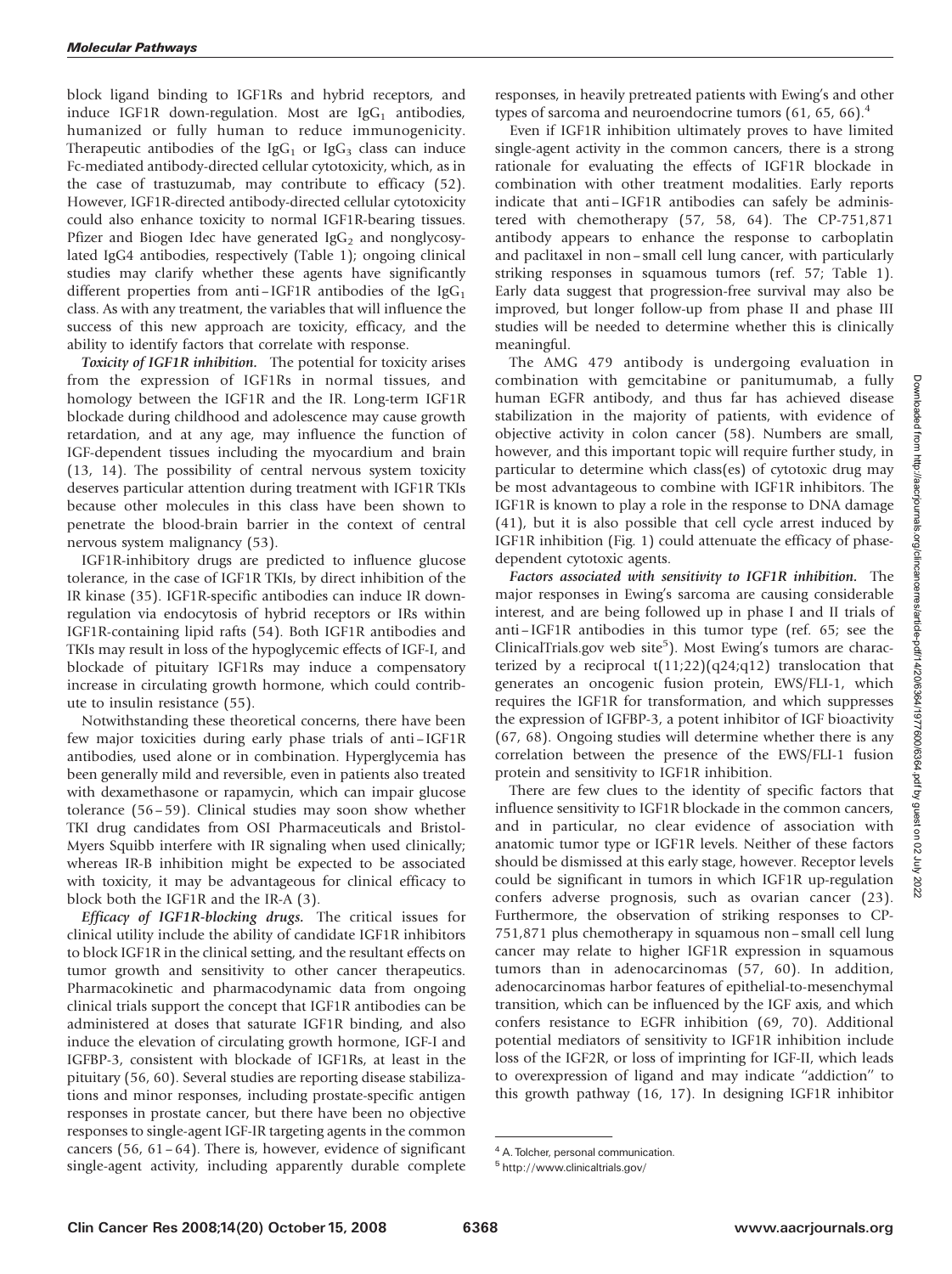trials, it will be important to measure the levels and activation of IGF pathway components and effectors, and also to take an unbiased approach to identify hitherto unrecognized molecular features that affect sensitivity. Indeed, IGF1R antibody trials are already beginning to integrate response data with the results of investigations on clinical tumor tissue, in order to distinguish responders from nonresponders (60, 66, 71).

#### Conclusion

The relevance of the IGF1R to cancer biology was a topic of controversy a decade ago, but now is widely accepted. More than a dozen companies are investigating drug candidates that target the IGF1R, and early clinical data are encouraging. Complete responses are rare during phase I monotherapy trials in heavily pretreated patients, but have been seen with several anti-IGF1R antibody drug candidates.<sup>4</sup> Such anecdotes do not represent formal evidence of efficacy, but they do provide a strong impetus for further research, as do early results of combining IGF1R antibodies with chemotherapy (57,58,64).

Although there is considerable enthusiasm for this approach, there are also significant challenges. Because the target is so

#### References

- 1. Ullrich A, Gray A, Tam AW, et al. Insulin-like growth factor I receptor primary structure: comparison with insulin receptor suggests structural determinants that define functional specificity. EMBO J 1986;5:  $2503 - 12.$
- 2. Adams TE, Epa VC, Garrett TP, Ward CW. Structure and function of the type 1insulin-like growth factor receptor. Cell Mol Life Sci 2000;57:1050 ^ 93.
- 3. Belfiore A. The role of insulin receptor isoforms and hybrid insulin/IGF-I receptors in human cancer. Curr Pharm Des 2007;13:671-86.
- 4. Cohen P. The twentieth century struggle to decipher insulin signaling. Nat Rev Mol Cell Biol 2006;  $7:867 - 73.$
- 5. Baserga R, Peruzzi F, Reiss K. The IGF-1 receptor in cancer biology. Int J Cancer 2003;107:873-7.
- 6. Manning BD, Cantley LC. AKT/PKB signaling: navigating downstream. Cell 2007;129:1261-74.
- 7. Johnson GL, Lapadat R. Mitogen-activated protein kinase pathways mediated by ERK, JNK, and p38 protein kinases. Science 2002;298:1911-2.
- 8. Firth SM, Baxter RC. Cellular actions of the insulinlike growth factor binding proteins. Endocr Rev 2002;23:824-54.
- 9. Pollak MN, Schernhammer ES, Hankinson SE. Insulin-like growth factors and neoplasia. Nat Rev Cancer  $2004.4.505 - 18$
- 10. O'Connor R. Regulation of IGF-I receptor signaling in tumor cells. Horm Metab Res  $2003;35:771 - 7$ .
- 11. Wan X, Harkavy B, Shen N, Grohar P, Helman LJ. Rapamycin induces feedback activation of Akt signaling through an IGF-1R-dependent mechanism. Oncogene 2007;26:1932-40.
- 12. Liu JP, Baker J, Perkins AS, Robertson EJ, Efstratiadis A. Mice carrying null mutations of the genes encoding insulin-like growth factor I (Igf-1) and type 1 IGF receptor (Igf1r). Cell 1993;75:59 - 72.
- 13. Laustsen PG, Russell SJ, Cui L, et al. Essential role of insulin and insulin-like growth factor 1 receptor signaling in cardiac development and function. Mol Cell Biol 2007;27:1649-64.
- 14. Russo VC, Gluckman PD, Feldman FL, Werther GA. The insulin-like growth factor system and its pleiotropic functions in brain. Endocr Rev 2005;26:916-43.
- 15. Pinkston-Gosse J, Kenyon C. DAF-16/FOXO targets genes that regulate tumor growth in Caenorhabditis elegans. Nat Genet 2007;39:1403-9.
- 16. Zhang L, ZhouW,VelculescuVE, et al. Gene expression profiles in normal and cancer cells. Science 1997; 276:1268 ^ 72.
- 17. Cui H. Loss of imprinting of IGF2 as an epigenetic marker for the risk of human cancer. Dis Markers 2007;23:105 ^ 12.
- 18. Hebert E. Mannose-6-phosphate/insulin-like growth factor II receptor expression and tumor development. Biosci Rep 2006;26:7 ^ 17.
- 19. Sarfstein R, Maor S, Reizner N, Abramovitch S, Werner H. Transcriptional regulation of the insulin-like growth factor-I receptor gene in breast cancer. Mol Cell Endocrinol 2006:252:241-6.
- 20. Yuen JS, Cockman ME, Sullivan M, et al. The VHL tumor suppressor inhibits expression of the IGF1R and its loss induces IGF1R upregulation in human clear cell renal carcinoma. Oncogene 2007:26:6499-508.
- 21.Wang SE, Narasanna A, Perez-Torres M, et al. HER2 kinase domain mutation results in constitutive phosphorylation and activation of HER2 and EGFR and resistance to EGFR tyrosine kinase inhibitors. Cancer Cell 2006;10:25 - 38.
- 22. Parker AS, Cheville JC, Janney CA, Cerhan JR. High expression levels of insulin-like growth factor-I receptor predict poor survival among women with clear-cell renal cell carcinomas. Hum Pathol  $2002:33:801 - 5$ .
- 23. Spentzos D, Cannistra SA, Grall F, et al. IGF axis gene expression patterns are prognostic of survival in epithelial ovarian cancer. Endocr Relat Cancer 2007;  $14:781 - 90.$
- 24. Sell C, Dumenil G, Deveaud C, et al. Effect of a null mutation of the insulin-like growth factor I receptor gene on growth and transformation of mouse embryo fibroblasts. Mol Cell Biol 1994;14:3604 ^ 12.
- 25. LopezT, Hanahan D. Elevated levels of IGF-1 receptor convey invasive and metastatic capability in a mouse model of pancreatic islet tumorigenesis. Cancer Cell 2002:1:339-53.
- 26. Jones RA, Campbell Cl, Gunther EJ, et al. Transgenic overexpression of IGF-IR disrupts mammary ductal morphogenesis and induces tumor formation. Oncogene 2007;26:1636-44.

widely expressed, it will be important to define the most compelling tumor types on which to focus. Trials currently in progress will determine the relative safety and efficacy of IGF1R antibody and TKI strategies, and it will also be important to identify the most rational combination therapies. High priority should be afforded to the identification of molecular markers of sensitivity, related both to the tumor and perhaps also to host metabolic factors, that will allow the selection of patients most likely to benefit from IGF1R inhibition. In addition to measuring standard response variables, well-designed clinical trials will be required to address these important translational research issues.

# Disclosure of Potential Conflicts of Interest

V. Macaulay: Pfizer expert panel; trial collaboration: Sanofi-Aventis and OSI-Pharmaceuticals.

#### Acknowledgments

We are grateful to Ian Hickson, Bass Hassan, and Jerry Kirk for comments on the manuscript.

- 27. Yuen JS, Macaulay VM. Targeting the type 1 insulinlike growth factor receptor as a treatment for cancer. Expert Opin Ther Targets 2008;12:589-603.
- 28. Samani AA, Yakar S, LeRoith D, Brodt P. The role of the IGF system in cancer growth and metastasis: overview and recent insights. Endocr Rev 2007;28:  $20 - 47.$
- 29. Scotlandi K. Targeted therapies in Ewing's sarcoma. Adv Exp Med Biol 2006;587:13-22.
- 30. Resnicoff M, Coppola D, Sell C, Rubin R, Ferrone S, Baserga R. Growth inhibition of human melanoma cells in nude mice by antisense strategies to the type 1insulin-like growth factor receptor. Cancer Res 1994; 54:4848-50.
- 31. Rochester MA, Riedemann J, Hellawell GO, Brewster SF, Macaulay VM. Silencing of the IGF1R gene enhances sensitivity to DNA-damaging agents in both PTEN wild-type and mutant human prostate cancer. Cancer GeneTher 2005:12:90-100.
- 32. Lee HY, Chun KH, Liu B, et al. Insulin-like growth factor binding protein-3 inhibits the growth of nonsmall cell lung cancer. Cancer Res 2002;62:3530-7.
- 33. Harper J, Burns JL, Foulstone EJ, Pignatelli M, Zaina S, Hassan AB. Soluble IGF2 receptor rescues Apc(Min/+) intestinal adenoma progression induced by Igf2 loss of imprinting. Cancer Res 2006;66:1940 - 8.
- 34. Dunn SE, Ehrlich M, Sharp NJ, et al. A dominant negative mutant of the insulin-like growth factor-I receptor inhibits the adhesion, invasion, and metastasis of breast cancer. Cancer Res 1998;58:3353 ^ 61.
- 35. Haluska P, Carboni JM, Loegering DA, et al. In vitro and in vivo antitumor effects of the dual insulin-like growth factor-I/insulin receptor inhibitor, BMS-554417. Cancer Res 2006;66:362 ^ 71.
- 36. Croce CM. Oncogenes and cancer. N Engl J Med 2008;358:502 ^ 11.
- 37. Benvenuti S, Sartore-Bianchi A, Di Nicolantonio F, et al. Oncogenic activation of the RAS/RAF signaling pathway impairs the response of metastatic colorectal cancers to anti-epidermal growth factor receptor antibody therapies. Cancer Res 2007;67:2643-8.
- 38. Yeh AH, Bohula EA, Macaulay VM. Human melanoma cells expressing V600E B-RAF are susceptible to IGF1R targeting by small interfering RNAs. Oncogene 2006;25:6574 ^ 81.